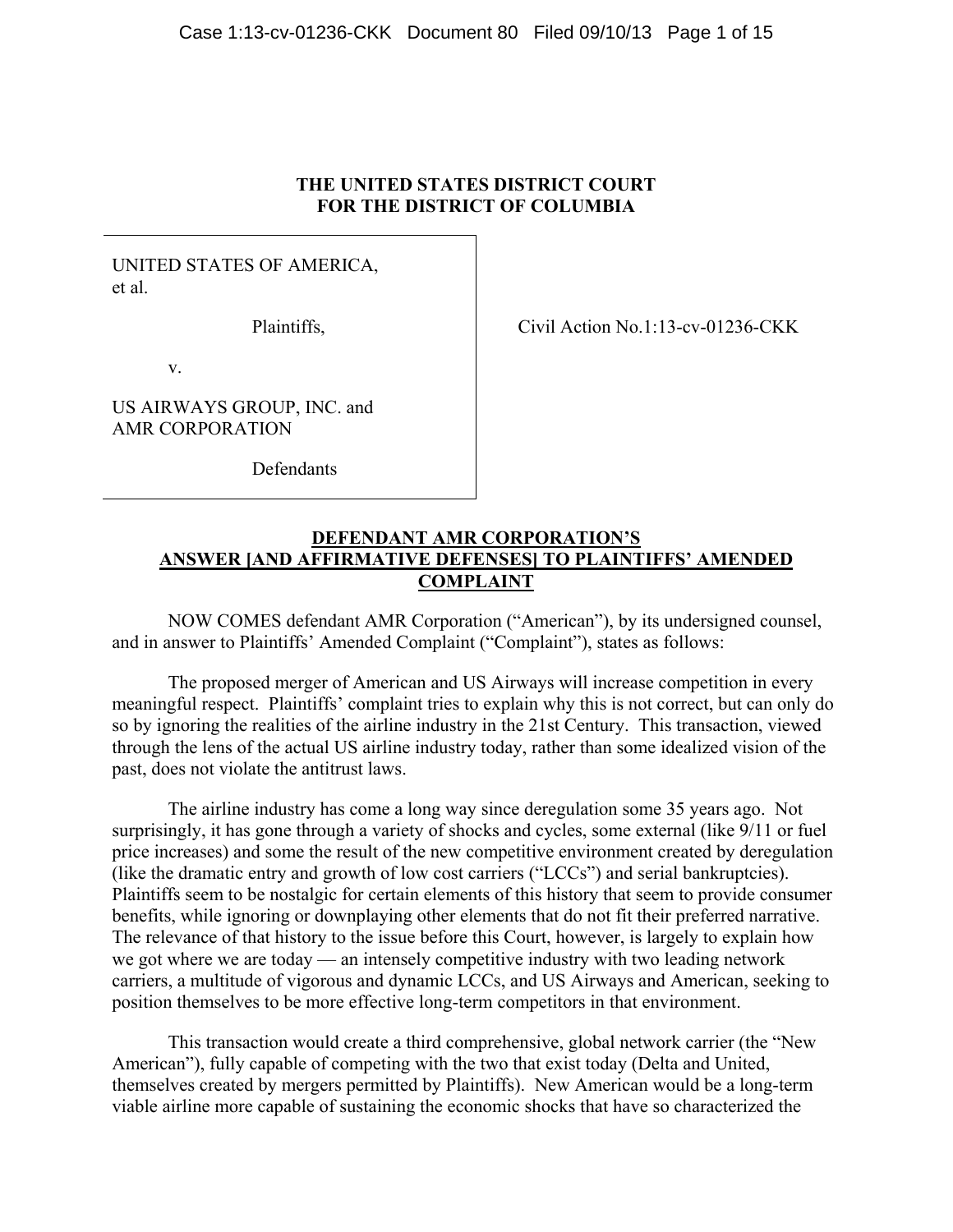airline industry, resulting in one or more bankruptcies for literally all of its major legacy participants. New American would generate enormous direct consumer benefit, most significantly by creating a unified network affording a vastly expanded array of flight options for travelers — taking more passengers where they want to go when they want to go there. Models routinely used by the airlines in their businesses demonstrate that these positive network effects would attract millions of additional passengers to the merged airline. Methods used by the United States Department of Justice ("DOJ") conservatively demonstrate that the value of these consumer benefits would exceed \$500,000,000 every year, net of any fare effects. The merger would also produce synergies resulting in \$150,000,000 annually in reduced costs, net of improved pay and benefits and welcome job stability for many thousands of airline employees who have been among the victims of this industry's tumultuous past.

These very large consumer benefits are not speculative. Indeed, the DOJ itself has repeatedly recognized them while approving recent industry mergers based on the same analytical approach. For instance, the DOJ hailed the consumer benefits created by the merger of Delta and Northwest as a result of "combining under single ownership the complementary aspects of the airlines' networks." And while the Complaint now relies largely on mechanical recitations of "Herfindahl-Hirschman Index" numbers for individual city-pairs, it ignores that other recent airline mergers resulted in comparable HHI values and were nonetheless approved and lauded by the DOJ because across the entire network the net benefits stemming from the transactions were overwhelmingly positive. The DOJ's approach in evaluating those earlier mergers – unlike in this transaction – was fully consistent with its own Merger Guidelines, which recognize that market shares and HHI numbers are merely starting points for analysis, not the decisive results portrayed in this Complaint.

These benefits are particularly important because US Airways has undergone two bankruptcies in recent years, and American has undergone one, from which it has not yet emerged. Together, the two airlines lost almost \$14 billion in the last twelve years, and the uncertainty and shocks that have prevailed in today's airline industry, make the need for their combination all the more important to consumers. This transaction will produce a stronger, more effective competitor more able to offer consumers the network and services they want.

The Complaint presents no coherent rationale supporting its challenge to the merger. Rather, it cobbles together a collection of ad hoc contentions based on anecdotes involving small numbers of passengers and historical e-mails and other documents irrelevant to this transaction, while ignoring the central facts and economic realities of today's airline industry.

For instance, the Complaint focuses heavily on the existence of "more than 1,000" overlapping routes between the two airlines with high HHI numbers. But the number of nonstop and connecting overlaps in this merger is comparable to those transactions that the DOJ only recently agreed would increase competition. Of the 623 domestic nonstop routes currently flown by American and US Airways, the two airlines directly compete on only 17, and DOJ's list includes only 14. Moreover, most of those overlaps are also served nonstop by other airlines, including Southwest and the LCCs, such as Spirit, and JetBlue, all very vigorous and active with their individual business approaches, but in the logic of this Complaint virtually irrelevant. The remaining routes in DOJ's list are 994 one-stop connecting overlaps, a fraction of the more than 13,000 that American and US Airways serve. And the merger would have very little effect on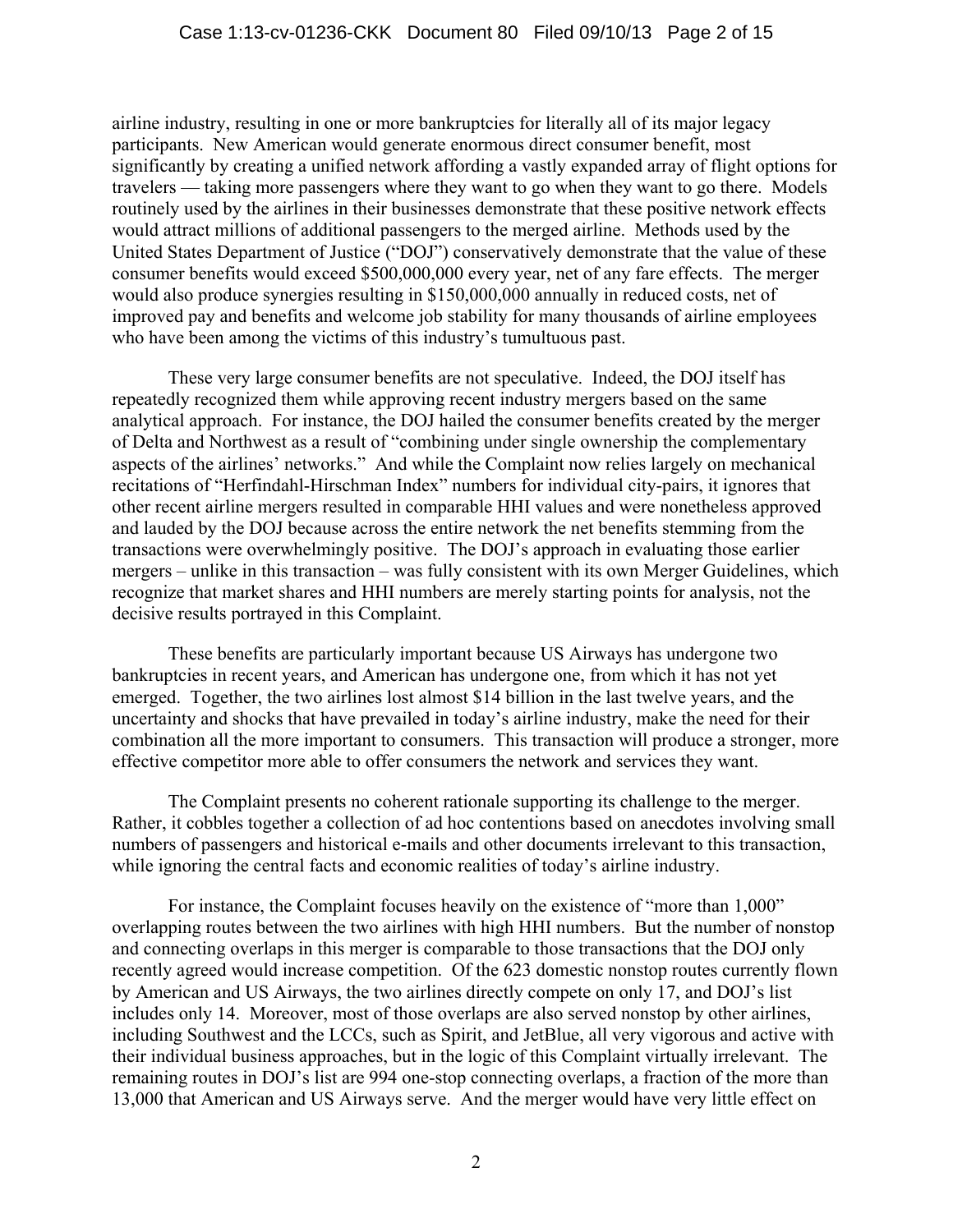the bulk of even that minority of routes. Illustrating how little high HHIs reveal about the competitiveness of a market, most of these one-stop routes will remain very competitive after the merger:

- **AA's and US's small shares.** On almost half of the routes, either AA or US flies less than 10% of the passengers on the route.
- **Postmerger competition.** Almost 90% of the passengers on these routes will continue to be served by at least 3 airlines after the merger.
- LCC competition. About 85% of passengers on these routes will continue to be served by one of the LCCs. Since LCCs fly 40% of domestic airline passengers in the US, the notion that LCC competition and potential entry are not the dominant competitive fact in the industry is out of touch with market realities.
- **No barriers.** Virtually none of the routes have any barriers to new entry.

As this incomplete summary shows, the narrative weight this Complaint places on these "overlapping routes" is competitively misleading, and in fact illustrates the fragility of the Complaint's allegations generally. Doing competitive effects analysis by simply counting competitors might have been accepted practice four decades ago, but seems quaint at best today. It is inconsistent with the state of the law and with the DOJ's own Horizontal Merger Guidelines.

The airline industry is intensely competitive today and would remain so after this transaction. Air travelers today receive more service to more places at lower prices (properly adjusted for inflation and other relevant factors) than ever before. The Complaint ignores this reality, and instead concocts an imaginary narrative where airlines tacitly collude and where prices are higher than in the past, but the real facts are just the opposite. This transaction would create a more effective competitor to both the existing comprehensive network carriers and the LCCs and would promise consumers more competitive and more effective air travel options in the future.

In its proper historical context, the proposed transaction is the next logical step in a series of transactions that, taken as a whole, would not only create a more competitive industry but one that can be more effective in serving passengers than ever before. With this transaction, more airline passengers will get better service to more places at competitive prices. That is the definition of a procompetitive transaction.

American denies, generally and specifically, any and all allegations in the Complaint not specifically admitted in the numbered paragraphs below, which correspond to the paragraphs in the Complaint. American does not respond to the headings of the various sections of the Complaint. American further states that generally it lacks knowledge or information sufficient to form a belief about the truth or falsity of allegations that relate to the actions, statements, or intent of US Airways or third parties, and therefore denies them. American reserves the right to amend this answer.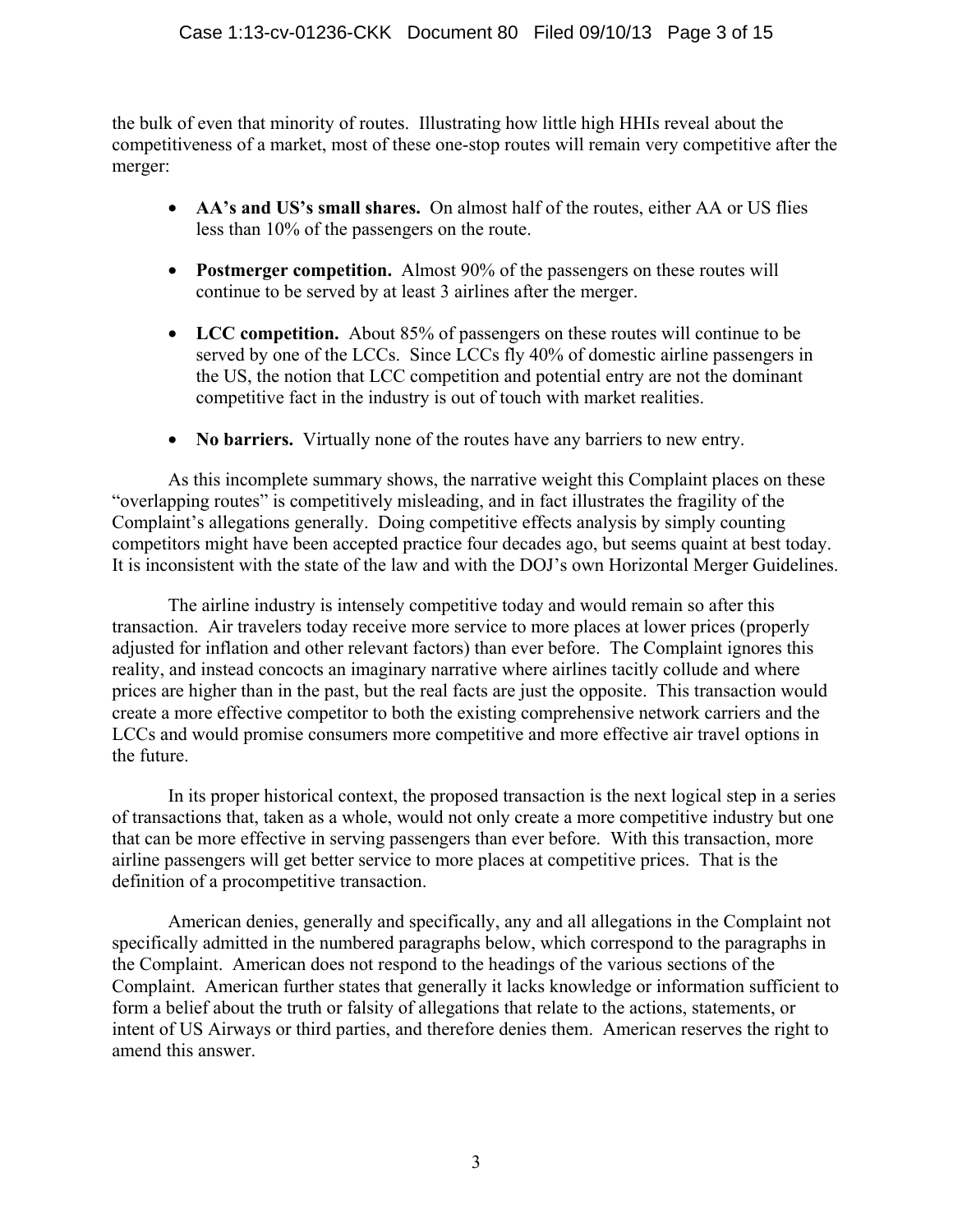## **I. INTRODUCTION**

1. American admits the allegations of the first two sentences of this paragraph. Since deregulation in 1978, the airline industry has been, and remains, highly competitive. American denies that the proposed merger threatens harm to consumers. To the contrary, it would increase competition by combining American's and US Airways' complementary networks and creating a competitor better able to withstand the inevitable economic shocks to the industry than either company standing alone. Following the proposed merger, the largest U.S. domestic airlines would be Southwest, American, United, and Delta. American denies the contention in the sixth sentence that the number of so-called "legacy" airlines following the merger would be three, because other airlines (including Hawaiian and Alaska Airlines) have also been considered "legacy" airlines, but in any event that category is irrelevant in assessing airline competition today. American denies the remaining allegations in this paragraph.

2. American admits that American and US Airways compete on 17 nonstop city-pair routes (12 airport-pairs) and thousands of connecting routes (along with a large number of other airlines), and admits that some of those routes are heavily traveled. American denies that this merger would eliminate substantial competition. American denies the remaining allegations in this paragraph.

3. American denies the allegations of this paragraph.

4. American admits that there have been several airline mergers since 2005, none of which were challenged by DOJ. American denies that the proposed merger would lead to anticompetitive fare or fee increases or capacity or service reductions. American lacks knowledge or information sufficient to form a belief about the truth or falsity of the remaining allegations in this paragraph, which relate to purported statements by US Airways, and therefore denies them.

5. American admits that at some times in the booking cycle, US Airways sometimes offers for sale connecting service on some routes that is priced lower than other airlines' nonstop service. American admits that US offers Advantage Fares. American denies the remaining allegations in this paragraph.

6. American admits that at some times in the booking cycle, US Airways sometimes offers for sale on some routes airlines offer for sale some seats for connecting service at prices comparable to those being offered by other airlines for nonstop service. The effective pricing for airline seats is also affected by other factors such as off-tariff discounting and yield management. American admits that, shortly before departure on some routes, American, Delta, and United sometimes offer connecting service at a price lower than US Airways offers nonstop service. American admits the allegations in the fourth sentence of this paragraph. American denies the remaining allegations in this paragraph.

7. American denies the allegations in this paragraph.

8. American admits that, shortly after filing for bankruptcy, it developed a business plan to be used as the basis of a chapter 11 plan to emerge from bankruptcy independent of a merger, but that plan was not supported by creditors nor presented to the Bankruptcy Court. The business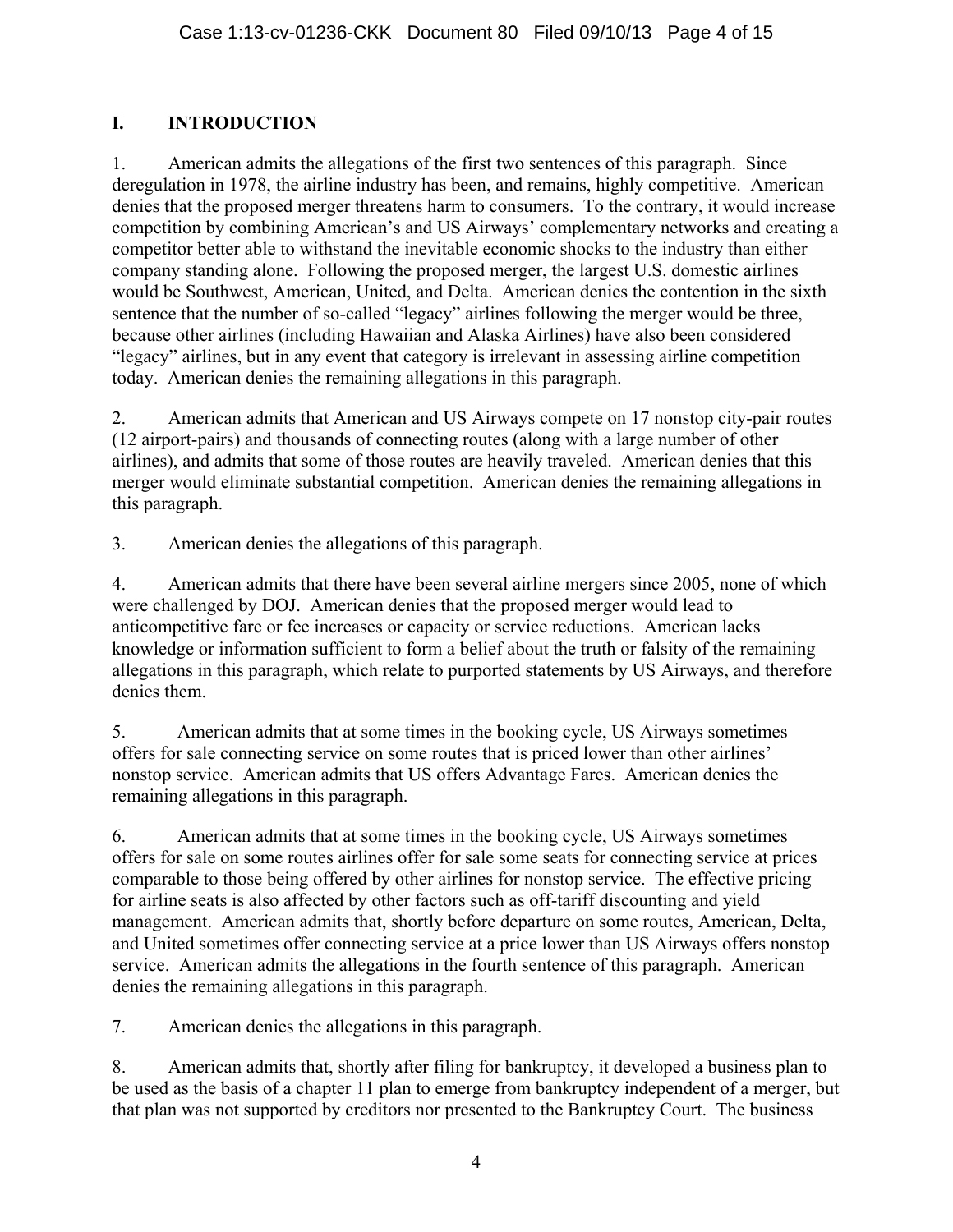plan contemplated that American would increase capacity but in a manner that tracked industrywide increases in demand. American admits the allegations in the second sentence of this paragraph. American denies the remaining allegations in this paragraph.

9. American admits that this proposed independent plan included American capacity increases but denies that this "would have bucked industry trends." American denies there is an industrywide trend towards capacity reductions and less competition. American lacks knowledge or information sufficient to form a belief about the truth or falsity of the remaining allegations in this paragraph, which relate to purported statements by US Airways, and therefore denies them.

10. American admits the allegations of the second, third, and sixth sentences of this paragraph. American admits that, assuming no schedule changes, postmerger New American would be the sole carrier on 63% of nonstop routes from Reagan National. American denies the remaining allegations in this paragraph.

11. American admits that the merger will benefit consumers. American lacks knowledge or information sufficient to form a belief about the truth or falsity of the remaining allegations in the fourth and fifth sentences this paragraph, which relate to purported statements by US, and therefore denies them. American denies the remaining allegations in this paragraph.

12. American denies the merger will be anticompetitive. American admits that it would be able to compete as an independent company, although not as effectively as it would with the procompetitive benefits brought by the merger. American lacks knowledge or information sufficient to form a belief about the truth or falsity of the remaining allegations in this paragraph, which relate to purported statements by US and unspecified American executives, and therefore denies them.

13. American denies the allegations in this paragraph.

# **II. JURISDICTION, INTERSTATE COMMERCE, AND VENUE**

14. The allegations of this paragraph that this Court has subject matter jurisdiction under 15 U.S.C. § 25, and that the United States claims violations of 15 U.S.C. § 18, are legal conclusions not subject to admission or denial. American denies that the merger would violate any provision of law.

15. The allegations of this paragraph that the plaintiff States assert subject matter jurisdiction under 15 U.S.C. § 26, and that the plaintiff States claim violations of 15 U.S.C. § 18, are legal conclusions not subject to admission or denial. American denies that the merger would violate any provision of law.

16. American admits the allegations in this paragraph.

17. The allegations of this paragraph that venue is proper under 15 U.S.C. § 22, and that the Court has personal jurisdiction over American, are legal conclusions not subject to admission or denial. American admits it is found and transacts business in this judicial district.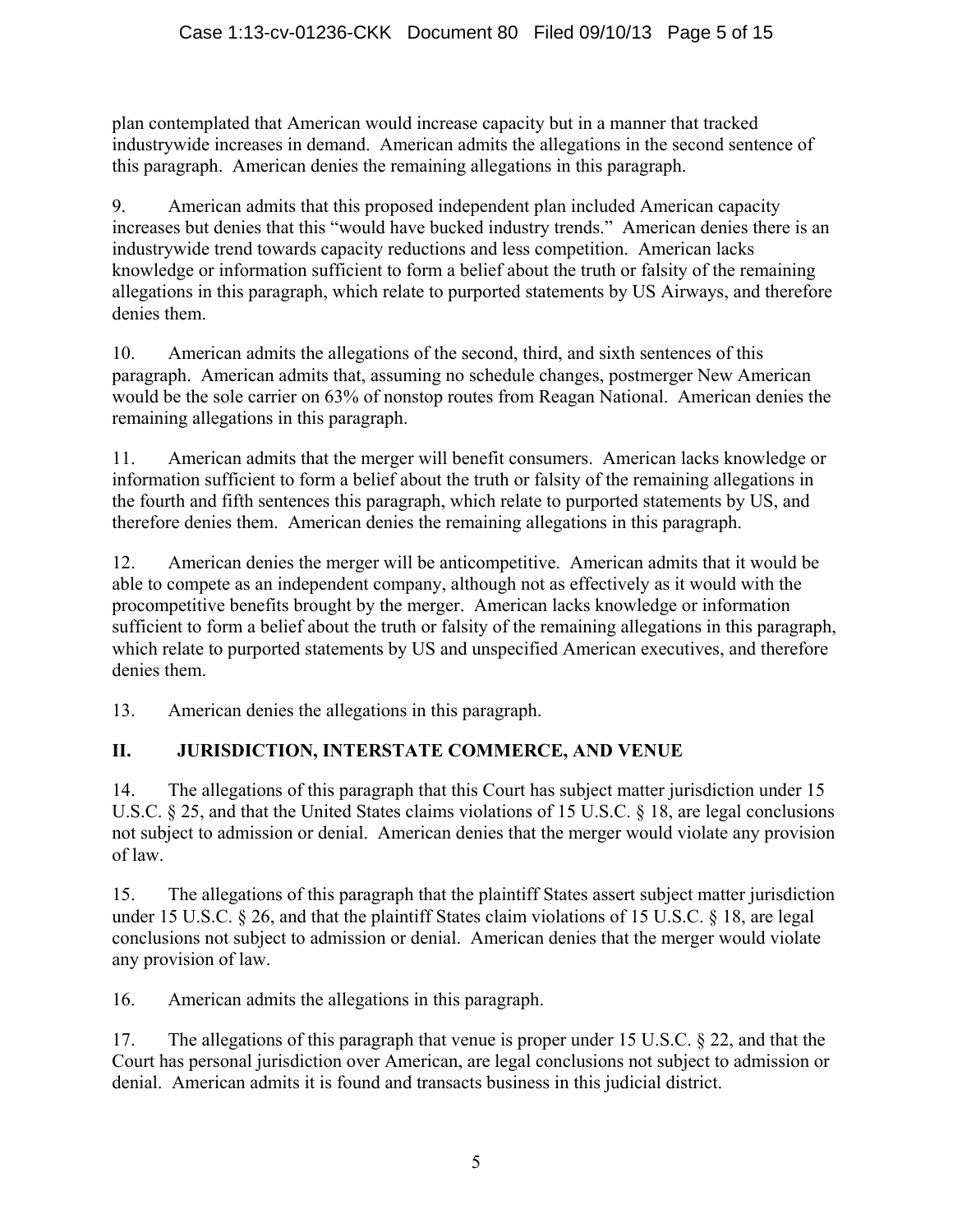## **III. THE DEFENDANTS AND THE TRANSACTION**

18. American admits the allegations in this paragraph.

19. American lacks knowledge or information sufficient to form a belief about the truth or falsity of the allegations in this paragraph and therefore denies them.

20. American admits the allegations in this paragraph.

21. American admits that, shortly after filing for bankruptcy, it developed a business plan to be used as the basis of a chapter 11 plan to emerge from bankruptcy independent of a merger, which contemplated growth and improved profitability, but that plan was not supported by creditors nor presented to the Bankruptcy Court. American admits that, after filing for bankruptcy, it adopted and has followed steps approved by the bankruptcy court, incompletely described in the quoted language in the third sentence of this paragraph. American admits that it reported that its revenue growth outpaced industry growth by one measure in parts of 2012, but states that its revenues have underperformed industry growth in 2013. American denies the remaining allegations in this paragraph.

22. American lacks knowledge or information sufficient to form a belief about the truth or falsity of the allegations in this paragraph, which relate to purported statements by US Airways, and therefore denies them.

23. American admits the allegations in the first two sentences of this paragraph. American admits that the merged airline would operate under the American name, but states that its management would include persons from both US Airways management and American management.

## **IV. THE RELEVANT MARKETS**

## **A. Scheduled Air Passenger Service Between Cities**

24. American admits the allegations in this paragraph.

25. The allegations of this paragraph are too generalized to be true or meaningful. For instance, (a) for travel between some nearby city pairs, travel by car, bus, or train is a reasonable substitute and should be included in the relevant market; and (b) for some cities, air service to or from a nearby city is a reasonable substitute for service to or from those cities. American therefore denies the allegations in this paragraph.

26. American admits the allegation in the first sentence of this paragraph. The remaining allegations of this paragraph are too generalized to be true or meaningful. For example, with respect to some city pairs, air service to and from other nearby cities is a reasonable substitute. American therefore denies those remaining allegations.

27. American admits the allegations in this paragraph.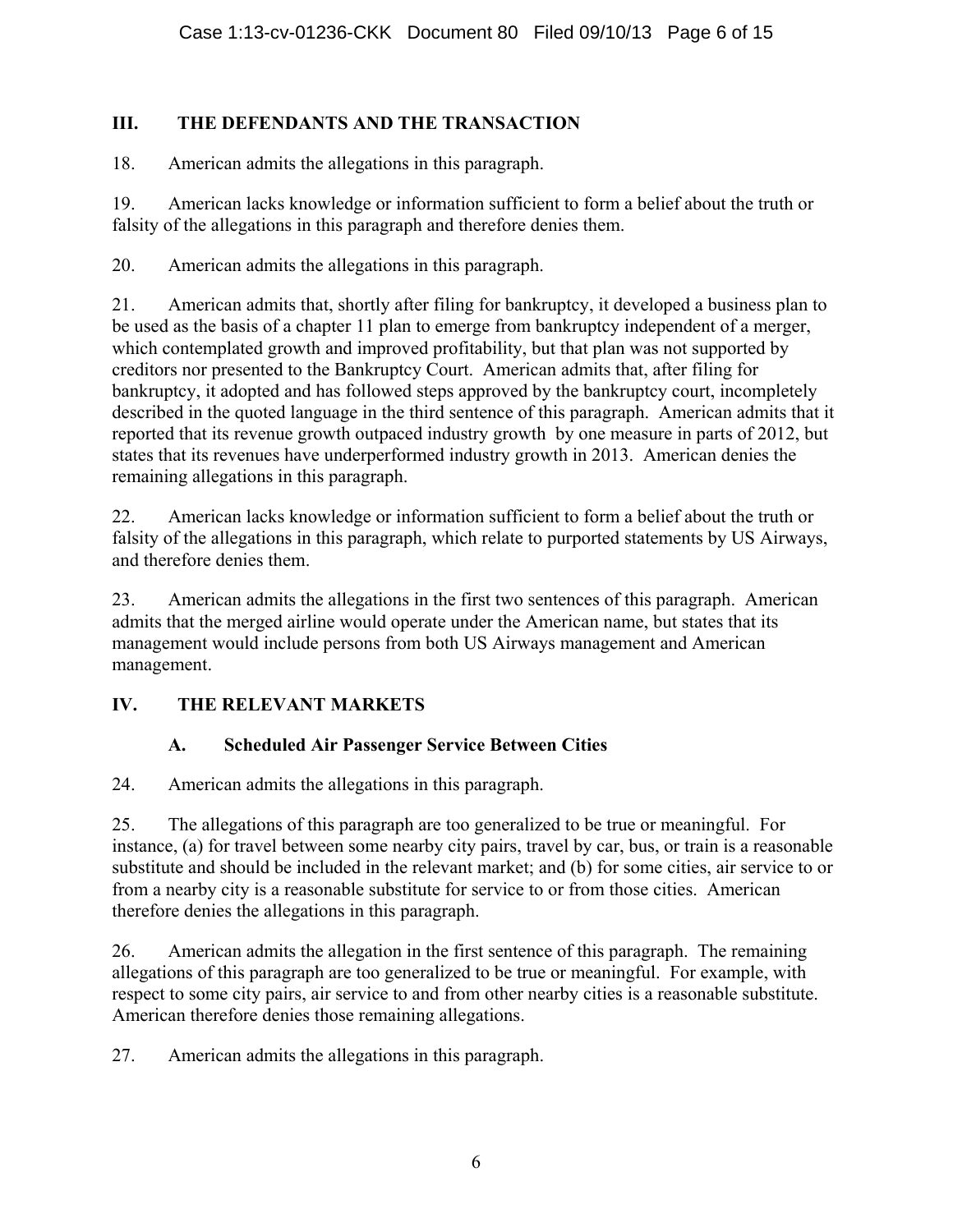28. The allegations of this paragraph are too generalized to be true or meaningful. For example, (a) for travel between some nearby city pairs, travel by car, bus, or train is a reasonable substitute and should be included in the relevant market; and (b) for some city pairs, air service to and from another nearby city is a reasonable substitute. American therefore denies the allegations in this paragraph.

29. American admits the allegations in the first sentence of this paragraph. American admits that the factors identified in the second sentence of this paragraph are relevant to some passengers, but denies that these are the only factors relevant to passengers' purchase decisions. American admits that, all else equal, some business customers traveling from downtown Washington prefer Reagan National. American admits that the proposed merger will affect passengers differently, and that fare rules make distinctions among the various services provided to passengers. American denies that individual passenger preference or fare rules define a separate relevant market. American denies the remaining allegations in this paragraph.

## **B. Takeoff and Landing Slots at Reagan National Airport**

30. American admits the allegations in the first sentence of this paragraph. American states that slots are more frequently leased than purchased, and otherwise denies the vague and subjective characterizations of the second sentence of this paragraph. American admits that, to provide service at Reagan National, an airline must have slots at Reagan National, and otherwise denies the remaining allegations in this paragraph.

31. American admits that Reagan National is across the Potomac River from Washington, D.C., that people can travel to it by subway, that some airlines are willing to, and do, pay for slots at Reagan National, and that, all else equal, some passengers prefer Reagan National to other D.C.-area airports. American denies that individual passenger preference defines a separate relevant market. American denies the remaining allegations in this paragraph.

# **V. THE MERGER IS LIKELY TO RESULT IN ANTICOMPETITIVE EFFECTS**

## **A. Industry Background**

32. American admits the allegations of the second sentence of this paragraph. American denies that there are only four airlines that have been characterized as "legacy" airlines. American admits that there are other airlines besides the four listed – such as Southwest Airlines, Jet Blue Airways, Alaska Airlines, WestJet, Spirit Airlines, Frontier Airlines, Hawaiian Airlines, Allegiant Air, and others – and that some do not offer hub-and-spoke service. American denies the remaining allegations in this paragraph.

33. American admits the allegations of this paragraph, except that airlines compete in ways other than those listed in this paragraph.

34. American admits that the four DOJ-approved mergers took place in the years indicated. American denies the allegations of the first sentence of this paragraph insofar as it uses vague and subjective characterizations of the industry. American denies the remaining allegations in this paragraph.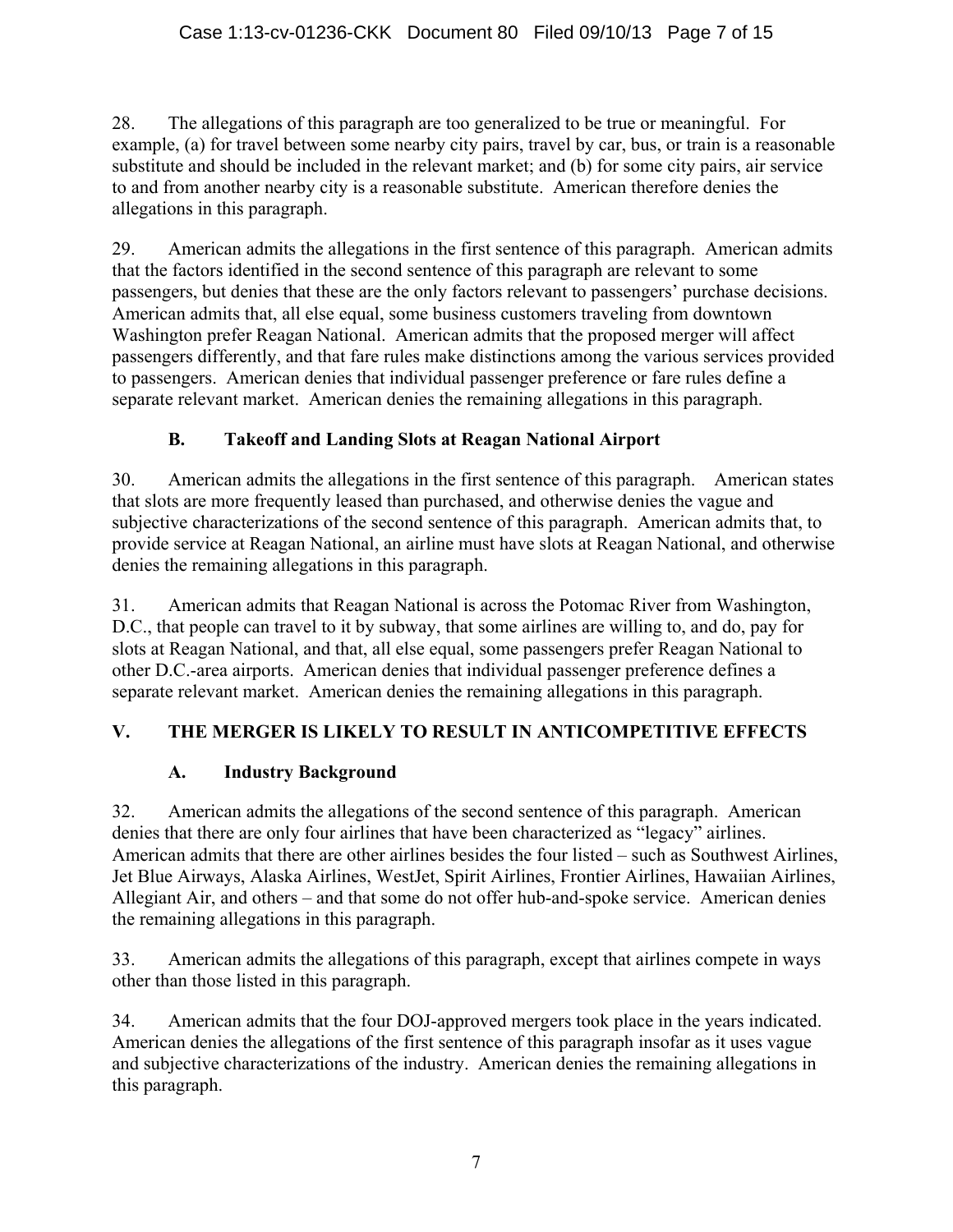35. American denies the allegations in the first two sentences of this paragraph. American lacks knowledge or information sufficient to form a belief about the truth or falsity of the remaining allegations in this paragraph, which relate to purported statements by US Airways, and therefore denies them.

### **B. Many Relevant Markets Are Highly Concentrated and the Planned Merger Would Significantly Increase that Concentration**

36. American admits that, following the merger of American and US Airways, the nine airlines identified in ¶ 34 of the Complaint would have merged to four. American admits that as of today the four airlines listed would serve about 80% of domestic scheduled passenger service and that, by some measures, the new American would be the largest worldwide carrier, but Southwest Airlines would remain the largest domestic carrier. American denies the remaining allegations in this paragraph.

37. American admits that HHI values are "one" factor identified in the DOJ Horizontal Merger Guidelines (2010) as relevant in evaluating mergers, but without additional close and proper analysis, concentration changes cannot accurately predict the likely effects of any transaction. American denies the remaining allegations of this paragraph.

38. American admits that, on the city pairs listed in Appendix A, US Airways and American annually serve more than 14 million passengers and collect more than \$6 billion in fares. The Complaint does not provide sufficient information to allow American to make the HHI calculations reported in Appendix A; therefore American lacks knowledge or information sufficient to form a belief about the truth or falsity of the remaining allegations in this paragraph and therefore denies them. American denies that these HHI calculations demonstrate that the merger is anticompetitive or should be presumed anticompetitive. American denies that scheduled air passenger service between all of the identified city pairs is a relevant market, because (a) for travel between some nearby city pairs, travel by car, bus, or train is a reasonable substitute and should be included in the relevant market; and (b) for some cities, air service to or from a nearby city is a reasonable substitute for service to or from those cities. American denies the remaining allegations in this paragraph.

39. American denies the allegations in this paragraph.

40. American admits that, using the data selected by DOJ, the postmerger HHI calculation produces the results alleged in the first two sentences of this paragraph. American denies that these HHI calculations demonstrate that the merger is anticompetitive or should be presumed anticompetitive. American denies the remaining allegations in this paragraph.

### **C. This Merger Would Increase the Likelihood of Coordinated Behavior Among the Remaining Network Airlines Causing Higher Fares, Higher Fees, and More Limited Service**

41. American denies the allegations in this paragraph.

42. American admits that, as in most industries, airlines respond to competition by and consider the actions of rivals – especially carriers like Southwest Airlines and JetBlue Airways –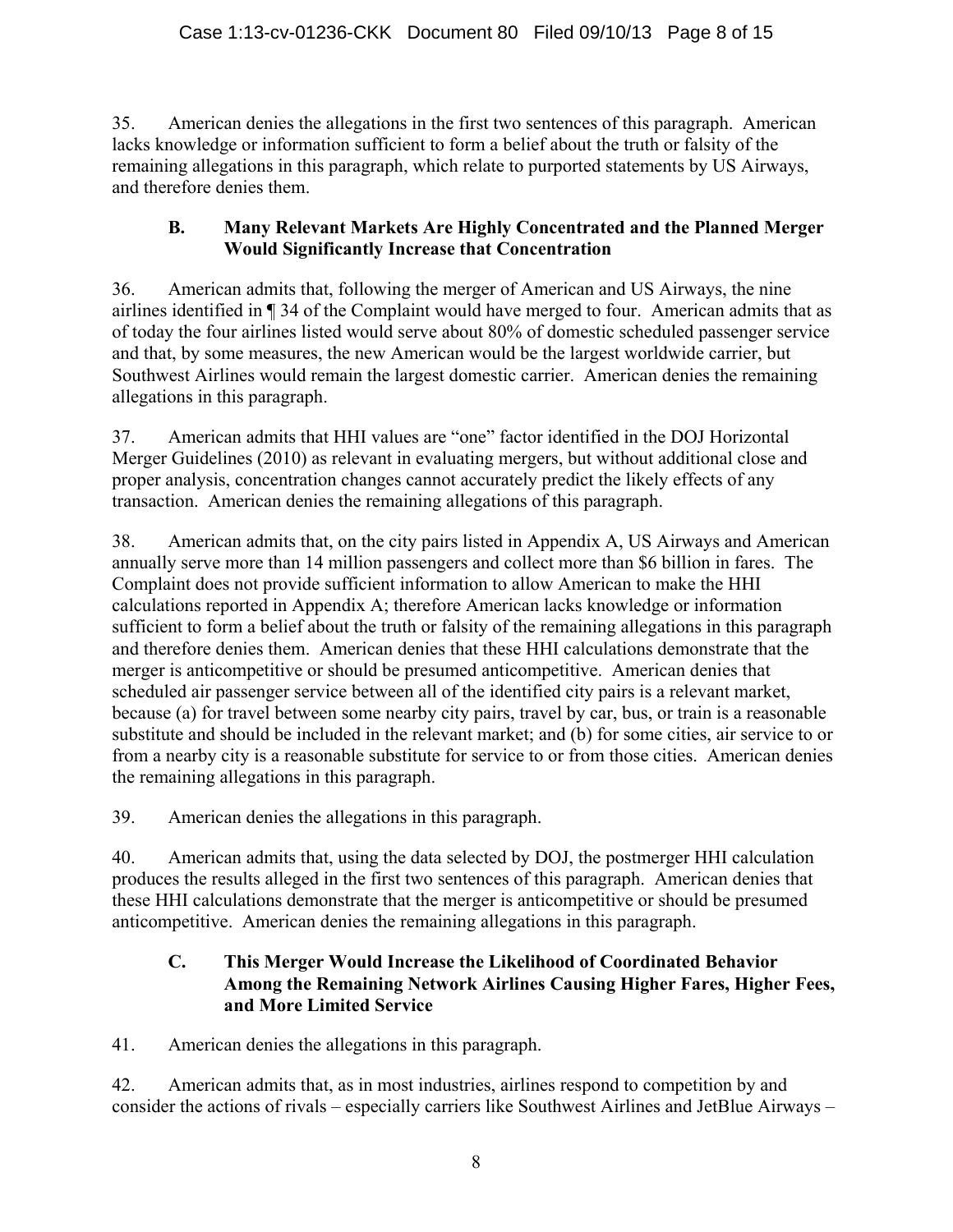in setting their own fares. When one airline changes prices, other airlines may or may not make a similar change, which of course affects whether the airline making the initial fare change will decide to retain its new fares or restore its original fares. American denies the remaining allegations in this paragraph.

43. American admits that airlines sometimes use cross-market initiatives to compete with competitors' fares, but denies that CMIs deter aggressive discounting or prevent fare wars. Indeed, CMIs constitute a type of fare war. American denies the allegations of the third and fourth sentences, because CMIs do not occur with respect to the majority of fare reductions. American lacks knowledge or information sufficient to form a belief about the truth or falsity of the remaining allegations in this paragraph, which relate to purported actions by other airlines, and therefore denies them.

44. American admits the allegations in the sixth, and seventh sentences of this paragraph. American denies the allegations in the first, second, fourth, and fifth sentences of this paragraph, and notes that there has never been any judicial finding that ATPCO was a signaling device used for anticompetitive behavior. American lacks knowledge or information sufficient to form a belief about the truth or falsity of the allegations in the third sentence of this paragraph, which relate to purported statements by US Airways, and therefore denies them.

45. American lacks knowledge or information sufficient to form a belief about the truth or falsity of the allegations in this paragraph, which relate to purported actions by other airlines, and therefore denies them.

46. American denies the allegations in this paragraph, and asserts this reflects a fundamental misunderstanding of competition in the airline industry.

47. American admits the allegations in the third sentence of this paragraph, except its allegation that this is an "example" of the allegation in the second sentence. American admits that some newer airlines' business models differ from American's, just as all carriers have business models that in many respects differ from one another. American denies the remaining allegations in this paragraph, some of which relate to purported statements by US Airways, and asserts that they represent a fundamental lack of understanding of the competitive importance of these airlines.

### **1. The Merger Would Likely Result in the Elimination of US Airways' Advantage Fares**

48. American denies the allegations in this paragraph.

49. American admits that US Airways is a national network carrier, and that it maintains a program that it calls "Advantage Fares." American lacks knowledge or information sufficient to form a belief about the truth or falsity of the remaining allegations in this paragraph, which relate to purported analysis and strategy of US Airways, and therefore denies them.

50. American admits that US Airways makes available Advantage Fares for connecting service on some routes, generally for sale close to departure. American has no independent basis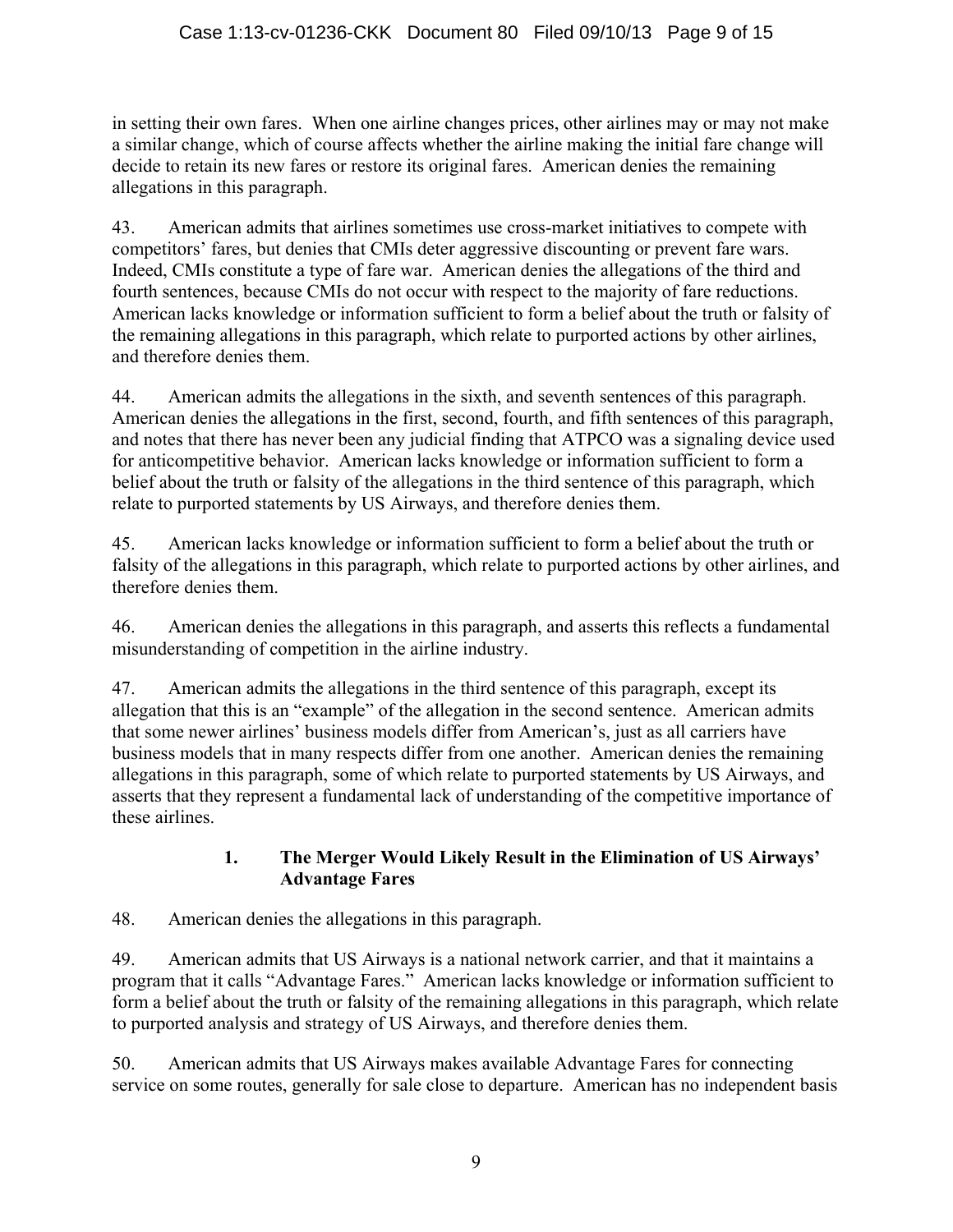to confirm or deny the accuracy of the screenshot reproduced by Plaintiffs. American denies the remaining allegations in this paragraph.

51. American admits that Advantage Fares have been applied on hundred of routes, including some where more than one carrier offers nonstop service. American has no independent basis to confirm or deny the accuracy of the screenshot reproduced by Plaintiffs. American lacks knowledge or information sufficient to form a belief about the truth or falsity of the remaining allegations in the last sentence of this paragraph and therefore denies them.

52. American admits that some airlines offer some seats with fares similar to US Airway's Advantage Fares on routes where US Airways has nonstop service. American has no independent basis to confirm or deny the accuracy of the screenshot reproduced by Plaintiffs. American lacks knowledge or information sufficient to form a belief about the truth or falsity of the remaining allegations in the last sentence of this paragraph and therefore denies them. American denies the remaining allegations in this paragraph.

53. American has no independent basis to confirm or deny the accuracy of the screenshot reproduced by Plaintiffs. American lacks knowledge or information sufficient to form a belief about the truth or falsity of the remaining allegations in this paragraph and therefore denies them.

54. American admits the allegations in the third and fourth sentences of this paragraph. American admits that the second through fourth sentences correctly quote and describe the email of an American employee. American denies the remaining allegations of this paragraph.

55. American lacks knowledge or information sufficient to form a belief about the truth or falsity of the allegations in this paragraph, which relate to the operations of other airlines, and therefore denies them.

56. American admits the allegations in the third and fourth sentences of this paragraph. American denies the remaining allegations in this paragraph.

57. American lacks knowledge or information sufficient to form a belief about the truth or falsity of the allegations in this paragraph, which relate to purported statements and strategy of US Airways, and therefore denies them.

58. American denies that the proposed merger would end Advantage Fares. American lacks knowledge or information sufficient to form a belief about the truth or falsity of the allegations in this paragraph and therefore denies them.

### **2. The Merger Would Likely Lead to Increased Industry-Wide "Capacity Discipline," Resulting in Higher Fares and Less Service**

59. American admits that "reducing unused capacity can be an efficient decision that allows an airline to reduce its costs," which allows it to lower consumer prices and provide other consumer benefits. American denies that the proposed merger will result in reduced capacity. American denies the remaining allegations in this paragraph.

60. American denies the allegations in this paragraph.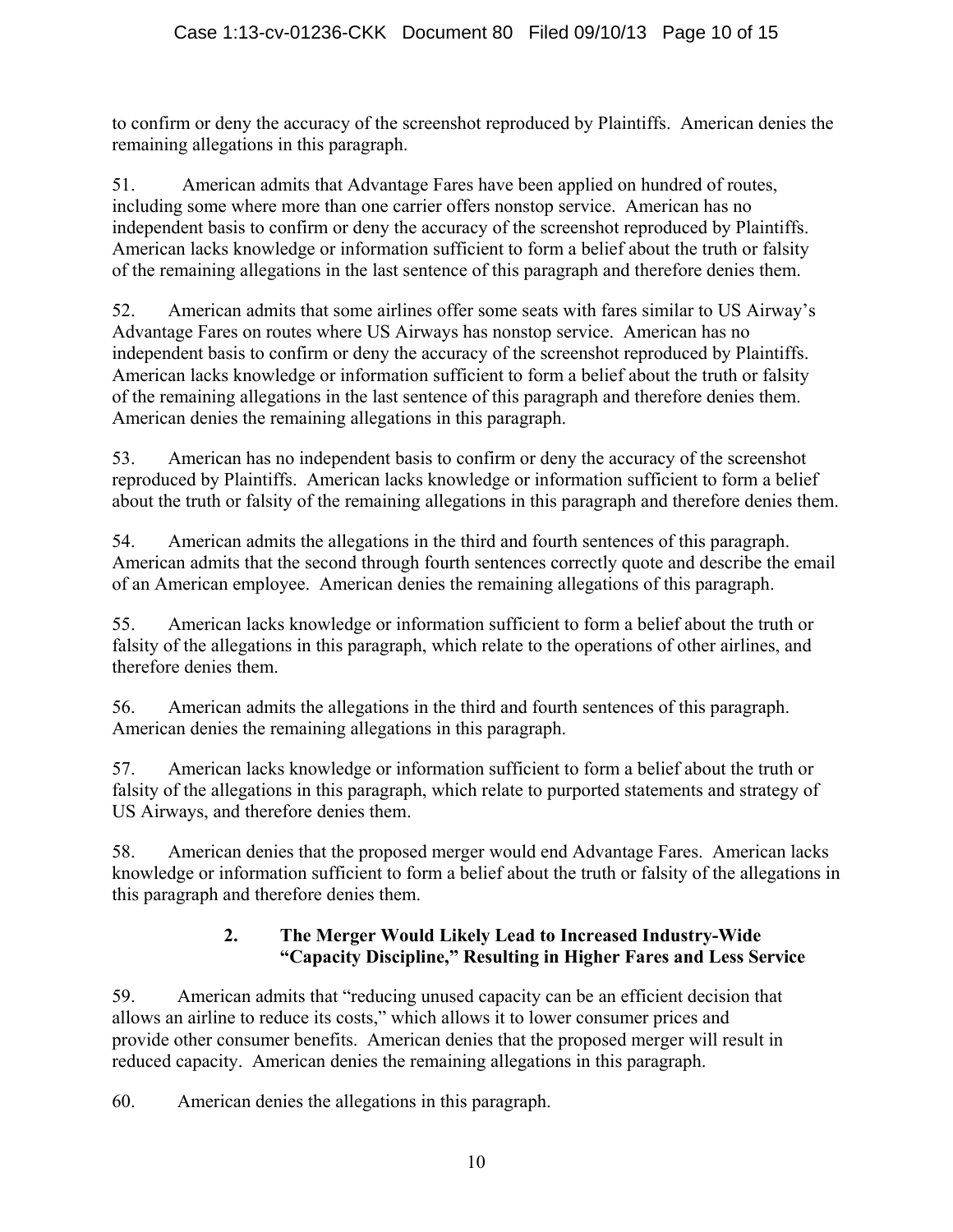61. American lacks knowledge or information sufficient to form a belief about the truth or falsity of the allegations in this paragraph and therefore denies them.

62. American admits the allegations in the first three sentences of this paragraph. American lacks knowledge or information sufficient to form a belief about the truth or falsity of the remaining allegations in this paragraph, which relate to purported statements by US Airways, and therefore denies them.

63. American admits the allegations in the first sentence of this paragraph. American lacks knowledge or information sufficient to form a belief about the truth or falsity of the remaining allegations in this paragraph, which relate to purported statements by US Airways, and therefore denies them.

64. American admits the allegations in the first sentence of this paragraph. American admits that, following the Delta/Northwest merger, the combined airline reduced service at Cincinnati and Memphis while increasing service elsewhere. American lacks knowledge or information sufficient to form a belief about the truth or falsity of the remaining allegations in this paragraph, which relate to purported statements by US Airways, and therefore denies them.

65. American admits the allegations in the first two sentences. American admits that United and Continental closed their deal on October 1, 2010. American admits that the combined airlines identified in this paragraph reduced service at some cities while increasing service elsewhere. American lacks knowledge or information sufficient to form a belief about the truth or falsity of the remaining allegations in this paragraph, which relate to purported statements by US Airways, and therefore denies them.

66. American admits it is aware of publicly-available information on other mergers. American admits the allegations in the second sentence of this paragraph. American lacks knowledge or information sufficient to form a belief about the truth or falsity of the remaining allegations in this paragraph and therefore denies them.

67. American denies that it expects the merger to reduce capacity and specifically denies DOJ's characterization of the American document quoted by DOJ in the fifth sentence of this paragraph. American denies the allegations in the second, fifth, and sixth sentences of this paragraph. American lacks knowledge or information sufficient to form a belief about the truth or falsity of the remaining allegations in this paragraph, which relate to purported analysis by US Airways, and therefore denies them.

### **3. The Planned Merger Would Likely Block American's Standalone Expansion Plans, Thwarting Likely Capacity Increases**

68. American admits that it could compete as an independent company, although it could not compete as effectively as it would with the improvements brought by the merger. American admits that its independent business plan that had been under discussion prior to the merger included American domestic and international capacity increases intended to track expected industrywide increases in demand. American admits the allegations in the last sentence of this paragraph. American denies the remaining allegations in this paragraph.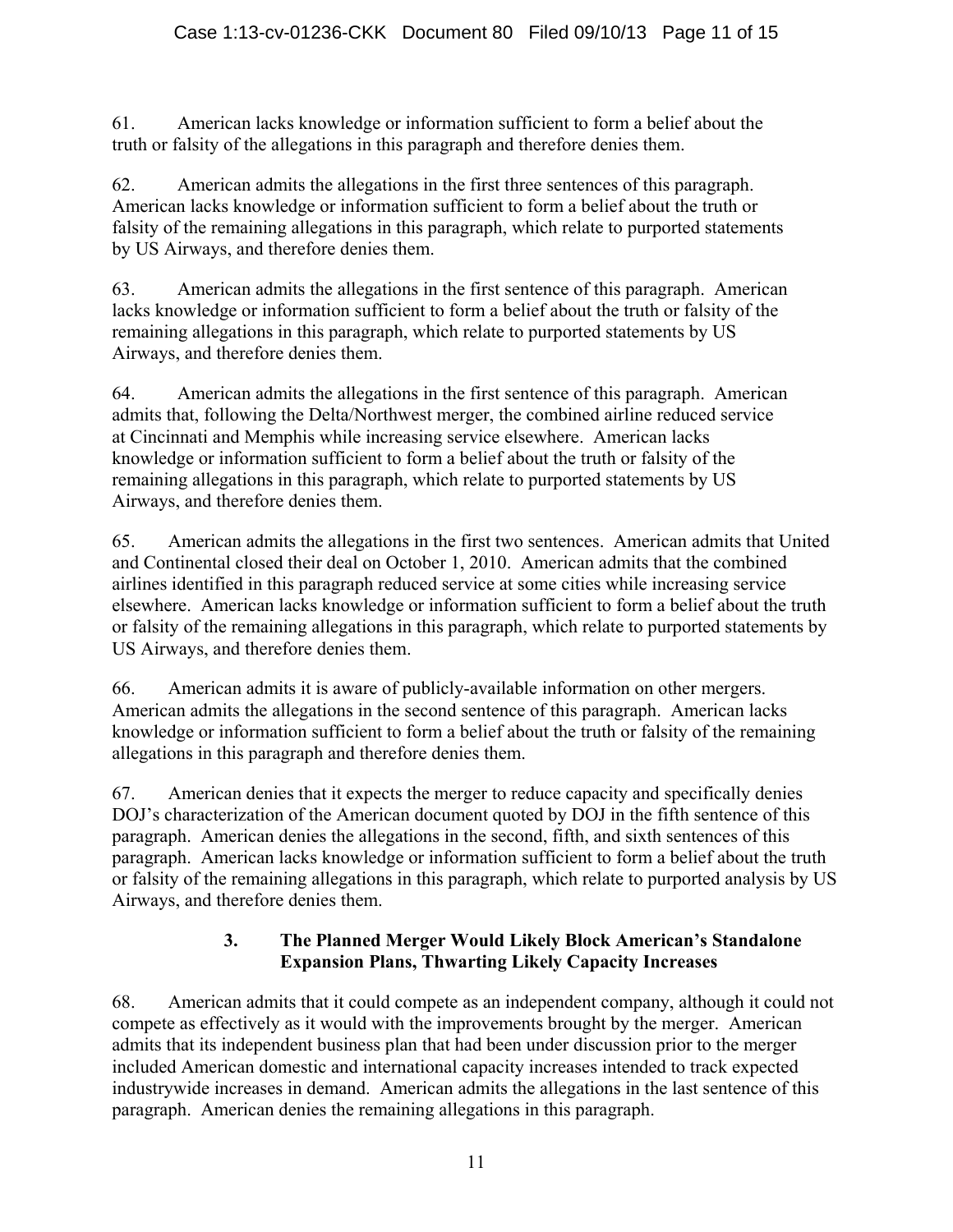69. American lacks knowledge or information sufficient to form a belief about the truth or falsity of the allegations in this paragraph and therefore denies them.

70. American admits that the text quoted in the second half of the second sentence is from an American document, but denies DOJ's suggestion that it opined that the combined airline would not pursue growth. American lacks knowledge or information sufficient to form a belief about the truth or falsity of the remaining allegations in the first sentence of this paragraph, which relate to purported analysis by US Airways, and therefore denies them.

## **4. The Merger Would Likely Result in Higher Fees**

71. American admits the allegations in the first three sentences of this paragraph. American admits that increases in fees would bring additional costs to those who pay them. American denies the remaining allegations in this paragraph.

72. American admits that in 2008, American, United and US Airways introduced a firstchecked-bag fee on the dates indicated in the fifth and sixth sentences of this paragraph. American admits the allegation of the seventh sentence of this paragraph. American denies the remaining allegations and opinions in this paragraph.

73. American admits that, as in any competitive industry, the competitive responses of other airlines are factors that can affect implementation of new fees or fee changes. American lacks knowledge or information sufficient to form a belief about the truth or falsity of the remaining allegations in this paragraph, which relate to purported statements by US Airways, and therefore denies them.

74. American lacks knowledge or information sufficient to form a belief about the truth or falsity of the allegations in this paragraph, which relate to purported statements by US Airways, and therefore denies them.

75. American lacks knowledge or information sufficient to form a belief about the truth or falsity of the allegations in this paragraph and therefore denies them.

76. American admits that, as is common to any competitive industry, airlines at times delay responding to new fees or fee changes until other airlines have responded. American admits the allegations in the second and third sentences of this paragraph. American lacks knowledge or information sufficient to form a belief about the truth or falsity of the remaining allegations in this paragraph, which relate to purported statements by US Airways, and therefore denies them.

77. American denies the allegation of the first sentence of this paragraph. American lacks knowledge or information sufficient to form a belief about the truth or falsity of the remaining allegations in this paragraph, which relate to purported statements by US Airways, and therefore denies them.

78. American admits that it has considered but not imposed a checked bag fee on flights to Europe. American admits that, by some measures, the new American would be the largest worldwide carrier, but denies the remaining allegations in the last sentence of this paragraph. American lacks knowledge or information sufficient to form a belief about the truth or falsity of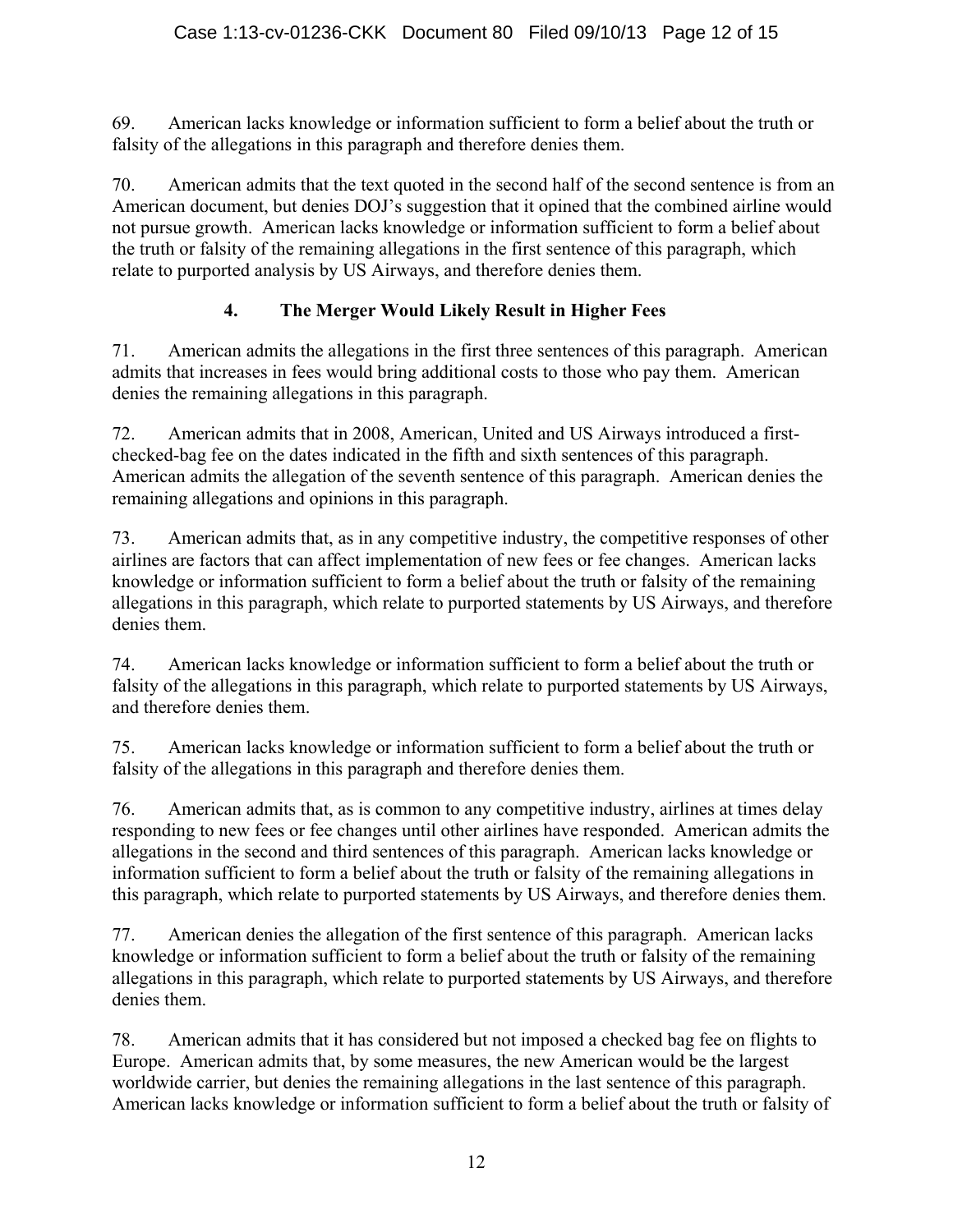the remaining allegations in this paragraph, which relate to purported statements by US Airways, and therefore denies them.

79. American admits that the merged airline would harmonize the now-separate fees of American and US Airways, but the ultimate fee structure would depend on market conditions. American lacks knowledge or information sufficient to form a belief about the truth or falsity of the remaining allegations in this paragraph, which relate to purported statements by US, and therefore denies them.

80. American denies the allegation in the first sentence of this paragraph. American lacks knowledge or information sufficient to form a belief about the truth or falsity of the remaining allegations in this paragraph, which relate to purported statements by US Airways, and therefore denies them.

81. American admits, without this merger, American and US Airways would continue to compete with United and Delta, each other, Southwest, and other airlines. American admits that no airlines look exactly the same. American denies the remaining allegations in this paragraph.

### **D. The Merger Would Eliminate Head-to-Head Competition in Hundreds of Relevant Markets and Entrench US Airways' Dominance at Reagan National Airport**

82. American admits the allegations of the first two sentences of this paragraph, but notes that the vast majority of those "markets" include other competitive alternatives, frequently more than one. American denies the remaining allegations in this paragraph.

83. American admits the allegations of the first two sentences of this paragraph. American denies the remaining allegations in this paragraph.

84. American admits the allegations of the second sentence of this paragraph. American admits that slots are required to take off and land at Reagan National, and that airlines may obtain slots through transactions with existing slot holders or by assignment from the FAA. American denies the remaining allegations in this paragraph.

85. American denies the allegations of the first sentence of this paragraph. American lacks knowledge or information sufficient to form a belief about the truth or falsity of the remaining allegations in this paragraph, which relate to purported statements by US Airways, and therefore denies them.

86. American lacks knowledge or information sufficient to form a belief about the truth or falsity of the allegations of the second and fourth sentences of this paragraph. American denies the remaining allegations in this paragraph.

87. American admits the allegations in this paragraph.

88. American admits the allegation in the fourth sentence of this paragraph that the combined firm would have the right to terminate with a 180 days' notice, but notes that doing so would result in a loss of access by the combined firm to slots at JFK. American lacks knowledge or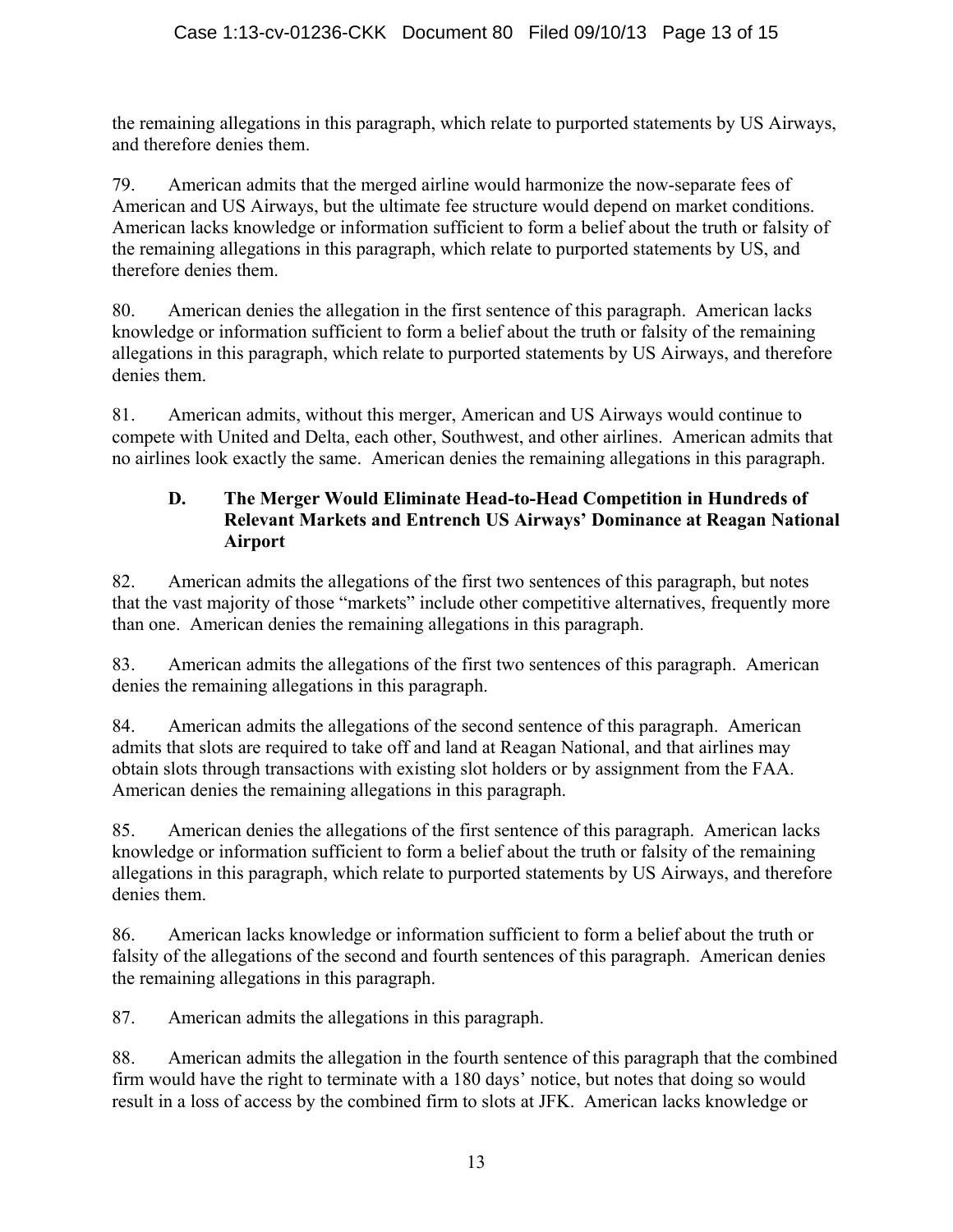information sufficient to form a belief about the truth or falsity of the remaining allegations in this paragraph, which relate to purported statements by US Airways, and therefore denies them.

89. American admits the allegations of the first sentence of this paragraph. American lacks knowledge or information sufficient to form a belief about the truth or falsity of the remaining allegations in this paragraph, which relate to purported statements by US Airways, and therefore denies them.

90. American denies the allegations in this paragraph.

# **VI. ABSENCE OF COUNTERVAILING FACTORS**

91. American denies the allegations in this paragraph.

92. American denies the allegations in this paragraph.

93. American admits that some carriers do not serve all markets and that there are customers who prefer certain types of carriers and particular carriers. American denies the remaining allegations in this paragraph.

94. American denies the allegations in this paragraph.

# **VII. VIOLATION ALLEGED**

- 95. American denies the allegations in this paragraph.
- 96. American denies the allegations in this paragraph.

## **VIII. REQUEST FOR RELIEF**

97. American states the Plaintiffs are not entitled to the relief requested.

# **AFFIRMATIVE DEFENSES**

- 1. The Complaint fails to state a claim on which relief can be granted.
- 2. Granting the relief sought is contrary to the public interest.

3. Combining US Airways' and American's flight networks will offer travelers new routes, increase the frequency and convenience of flights, increase capacity, and benefit consumers. These consumer benefits, as well as cost synergies and other efficiencies that will result from the merger, far outweigh any proffered anticompetitive effects.

4. American reserves the right to assert any other defenses as they become known to American.